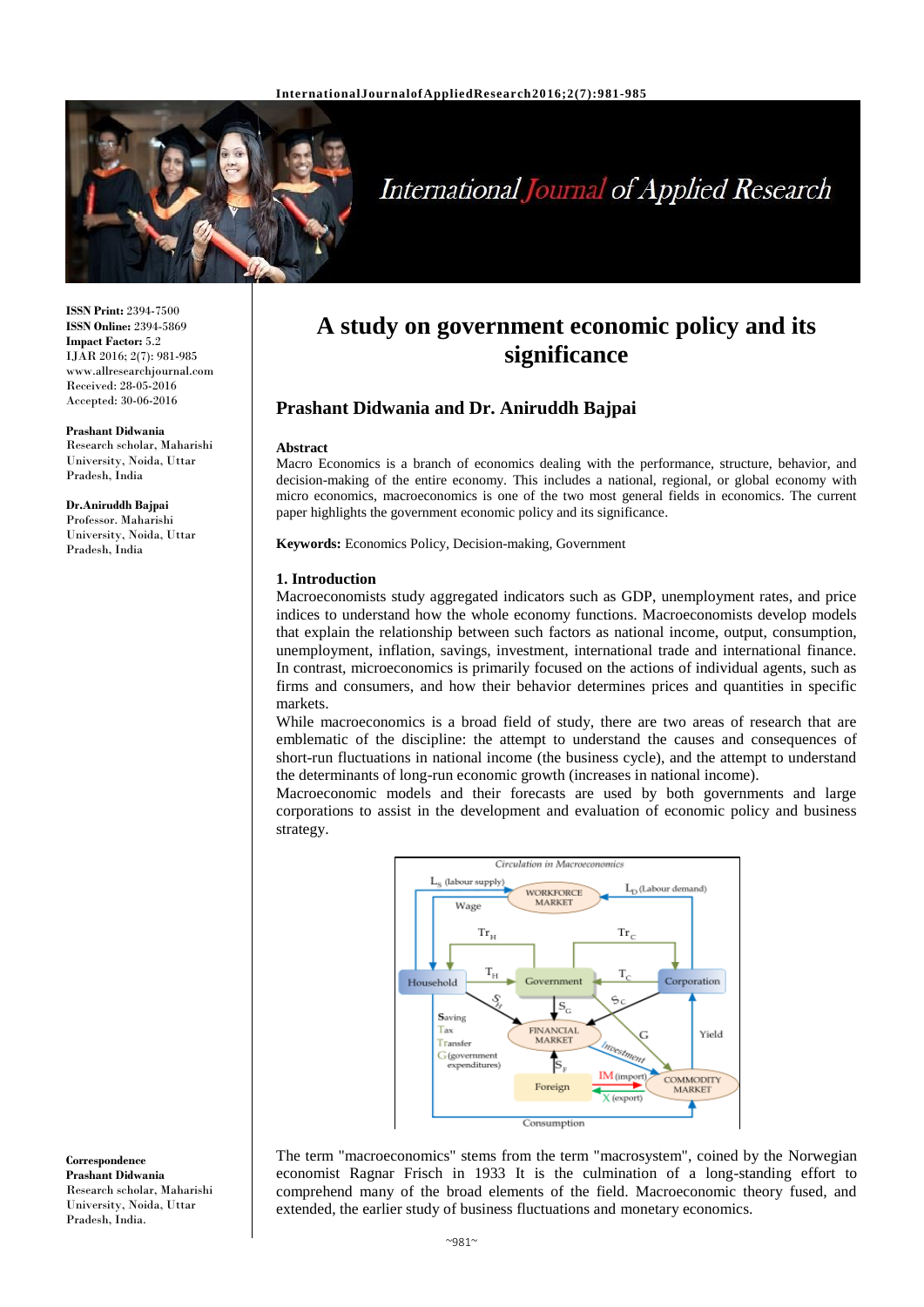Mark Blaug, a notable historian of economic thought, proclaimed in his "Great Economists before Keynes: 1986" that Swedisheconomist Knut Wick sell "more or less founded modern macroeconomic"

#### **1.1 Literature of the Review**

Blanchard *et al.* (2010)<sup>[1]</sup> described that the traditional distinction is between two different approaches to economics: Keynesian economics, focusing on demand, and neoclassical economics, based on rational expectations and efficient markets. Keynesian thinkers challenge the ability of markets to be completely efficient generally arguing that prices and wages do not adjust well to economic shocks. None of the views are typically endorsed to the complete exclusion of the others, but most schools do emphasize one or the other approach as a theoretical foundation.

Blaug, Mark *et al.* (2012) <sup>[2]</sup> described that Keynesian economics is an academic theory heavily influenced by the economist John Maynard Keynes. This school focuses on aggregate demand to explain levels of unemployment and the business cycle. That is, business cycle fluctuations should be reduced through fiscal policy (the government spends more or less depending on the situation) and monetary policy. Early Keynesian macroeconomics was "activist," calling for regular use of policy to stabilize the capitalist economy, while some Keynesians called for the use of incomes policies. Important early proponents included Robert Solow, Paul Samuelson, James Tobin, and Alvin Hansen.

Friedman *et al.* (2011)<sup>[3]</sup> described that Neo-Keynesians combined Keynes thought with some neoclassical elements in the neoclassical synthesis. Neo-Keynesianism waned and was replaced by a new generation of models that made up New Keynesian economics, which developed partly in response to new classical economics. New Keynesianism strives to provide microeconomic foundations to Keynesian economics by showing how imperfect markets can justify demand management.

Post-Keynesian economics represents a dissent from mainstream Keynesianeconomics, emphasizing the importance of demand in the long run as well as the short, and the role of uncertainty.

Heijdra BJ, Ploeg F. van der *et al.* (2010) [4] described that

for decades Keynesians and classical economists split into autonomous areas, the former studying macroeconomics and the latter studying microeconomics. In the 1970s new classical macroeconomics challenged Keynesians to ground their macroeconomic theory in microeconomics. The main policy difference in this second stage of macroeconomics is an increased focus on monetary policy, such as interest rates and money supply. This school emerged during the 1970s with the Lucas critique. New classical macroeconomics based on rational expectations, which means that choices are made optimally considering time and uncertainty, and all markets are clearing. New classical macroeconomics is generally based on real business cycle models such as the work of Edward Prescott.

Mishkin, Frederic et al. (2011)<sup>[5]</sup> described that inflation is always and everywhere a monetary phenomenon. It rejects fiscal policy because it leads to "crowding out" of the private sector. Further, it does not wish to combat inflation or deflation by means of active demand management as in Keynesian economics, but by means of monetary policy

rules, such as keeping the rate of growth of the money supply constant over time.

#### **1.2 Government Economic Policies**

Government influences the economy through its economic policies. These are

#### **Fiscal Policy**

It is related with taxes and government spending. This policy is there to control inflation and demand in the economy. Usually government collects money in the form of taxes and spends money through its development expenditure such as building roads, bridge, defence, transports etc.

Snowdon *et al.* (2012) <sup>[6]</sup> described that Government constantly monitors the aggregate demand in the economy. Inflation rate gives the correct measure of the aggregate demand in the economy. When the aggregate demand in the economy is high, prices rise, this shows that the economy is spending too much. In this case, the government will lower is expenditure budget and cut back on investment spending, such as on road construction and hospital equipment. On the other hand the government might also increase the taxes, which would take spending power out of the economy by leaving consumers and businesses with less income to spend.

# **Monetary Policy**

Monetary Policy is related with a change in interest rates by the government or the Central bank. When the forecast for inflation is that it will rise above the targets set by government, then the Central Bank will raise its base rate and all other banks and lending institutions will follow. It is usually done when the economy is at the boom stage of the business cycle.

#### **1.3 Policies - Details**

Governments make adjustments through policy changes they hope will stabilize the economy. Governments believe the success of these adjustments is necessary to maintain stability and continue growth. This economic management is achieved through two types of governmental strategies:

- Fiscal policy
- Monetary policy
- Fiscal policy

Fiscal policy is the use of government expenditure and revenue collection (taxation) to influence the economy

Fiscal policy can be contrasted with the other main type of macroeconomic policy, monetary policy, which attempts to stabilize the economy by controlling interest rates and the money supply. The two main instruments of fiscal policy are government expenditure and taxation. Changes in the level and composition of taxation and government spending can impact on the following variables in the economy:

- Aggregate demand and the level of economic activity;
- The pattern of resource allocation;
- The distribution of income.
- Fiscal policy refers to the use of the government budget to influence the first of these: economic activity.

#### **1.4 Stances - Fiscal policy**

The three possible stances of fiscal policy are neutral, expansionary and contractionary. The simplest definitions of these stances are as follows: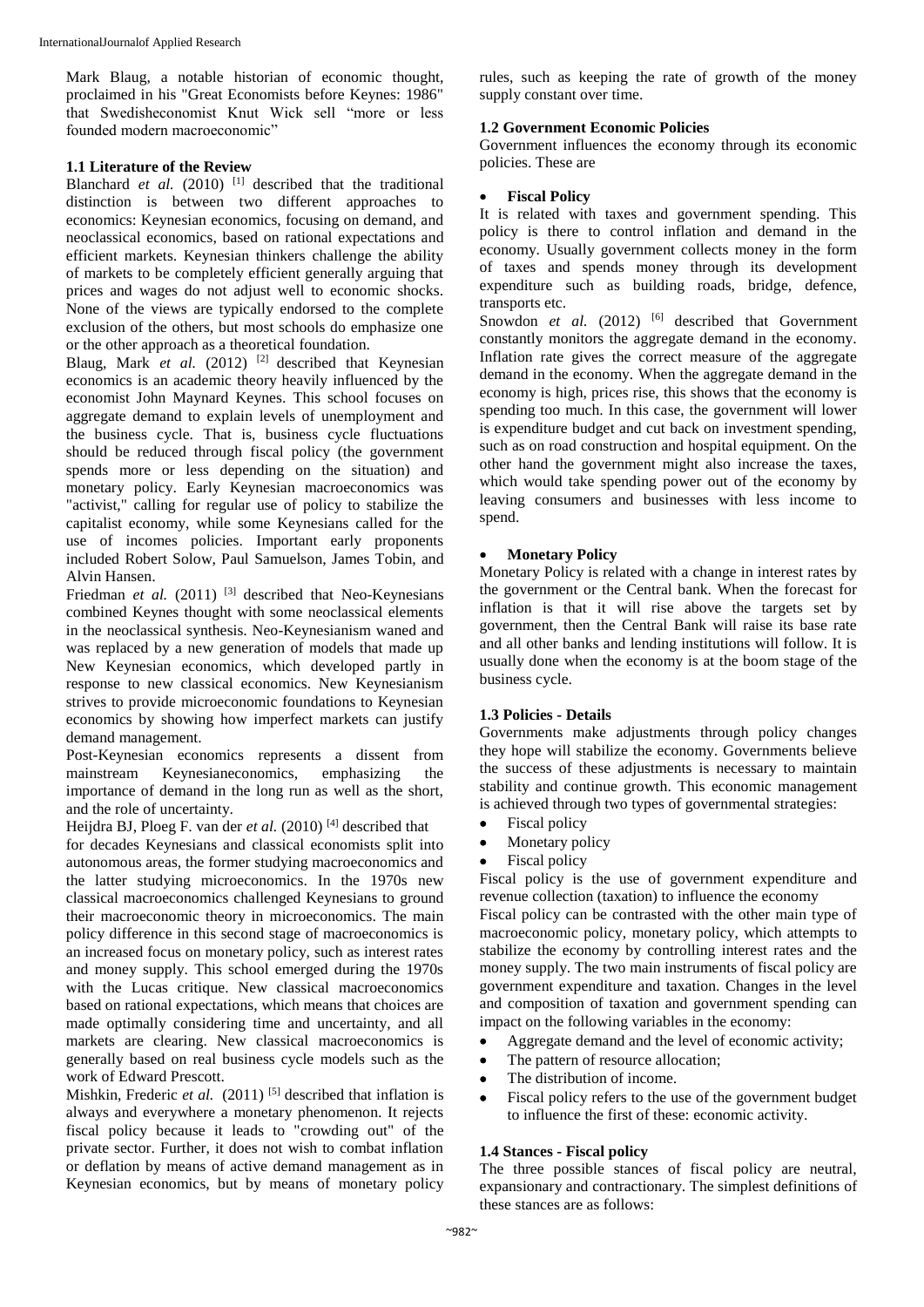- A neutral stance of fiscal policy implies a balanced economy. This results in a large tax revenue. Government spending is fully funded by tax revenue and overall the budget outcome has a neutral effect on the level of economic activity.
- An expansionary stance of fiscal policy involves government spending exceeding tax revenue.
- A contractionary fiscal policy occurs when government spending is lower than tax revenue.

However, these definitions can be misleading because, even with no changes in spending or tax laws at all, cyclical fluctuations of the economy cause cyclical fluctuations of tax revenues and of some types of government spending, altering the deficit situation; these are not considered to be policy changes. Therefore, for purposes of the above definitions, "government spending" and "tax revenue" are normally replaced by "cyclically adjusted government spending" and "cyclically adjusted tax revenue". Thus, for example, a government budget that is balanced over the course of the business cycle is considered to represent a neutral fiscal policy stance.

# **1.5 Methods of Funding**

Governments spend money on a wide variety of things, from the military and police to services like education and healthcare, as well as transfer payments such as welfare benefits. This expenditure can be funded in a number of different ways:

- Taxation
- Seigniorage, the benefit from printing money
- Borrowing money from the population or from abroad
- Consumption of fiscal reserves.
- Sale of fixed assets (e.g., land).

All of these except taxation are forms of deficit financing

#### **1.6 Consuming prior surpluses**

A fiscal surplus is often saved for future use, and may be invested in local (same currency) financial instruments, until needed. When income from taxation or other sources falls, as during an economic slump, reserves allow spending to continue at the same rate, without incurring additional debt.

# **1.7 Economic effects of fiscal policy**

Governments use fiscal policy to influence the level of aggregate demand in the economy, in an effort to achieve economic objectives of price stability, full employment, and economic growth. Howard *et al.* (2010)<sup>[7]</sup> described that Keynesian economics suggests that increasing government spending and decreasing tax rates are the best ways to stimulate aggregate demand. This can be used in times of recession or low economic activity as an essential tool for building the framework for strong economic growth and working towards full employment. In theory, the resulting deficits would be paid for by an expanded economy during the boom that would follow

Gartner *et al.* (2012) described that Governments can use a budget surplus to do two things: to slow the pace of strong economic growth and to stabilize prices when inflation is too high. Keynesian theory posits that removing spending from the economy will reduce levels of aggregate demand and contract the economy, thus stabilizing prices.

Economists debate the effectiveness of fiscal stimulus. The argument mostly centers on crowding out, a phenomenon where government borrowing leads to higher interest rates

that offset the simulative impact of spending. When the government runs a budget deficit, funds will need to come from public borrowing (the issue of government bonds), overseas borrowing, or monetizing the debt. When governments fund a deficit with the issuing of government bonds, interest rates can increase across the market, because government borrowing creates higher demand for credit in the financial markets. This causes a lower aggregate demand for goods and services, contrary to the objective of a fiscal stimulus. Neoclassical economists generally emphasize crowding out while Keynesians argue that fiscal policy can still be effective especially in a liquidity trap where, they argue, crowding out is minimal.

Some classical and neoclassical economists argue that crowding out completely negates any fiscal stimulus; this is known as the Treasury View, which Keynesian economics rejects.

In the classical view, the expansionary fiscal policy also decreases net exports, which has a mitigating effect on national output and income. When government borrowing increases interest rates it attracts foreign capital from foreign investors. This is because, all other things being equal, the bonds issued from a country executing expansionary fiscal policy now offer a higher rate of return. In other words, companies wanting to finance projects must compete with their government for capital so they offer higher rates of return. To purchase bonds originating from a certain country, foreign investors must obtain that country's currency. Therefore, when foreign capital flows into the country undergoing fiscal expansion, demand for that country's currency increases. The increased demand causes that country's currency to appreciate. Once the currency appreciates, goods originating from that country now cost more to foreigners than they did before and foreign goods now cost less than they did before. Consequently, exports decrease and imports increase

Other possible problems with fiscal stimulus include the time lag between the implementation of the policy and detectable effects in the economy, and inflationary effects driven by increased demand. In theory, fiscal stimulus does not cause inflation when it uses resources that would have otherwise been idle. For instance, if a fiscal stimulus employs a worker who otherwise would have been unemployed, there is no inflationary effect; however, if the stimulus employs a worker who otherwise would have had a job, the stimulus is increasing labor demand while labor supply remains fixed, leading to wage inflation and therefore price inflation

# **Monetary policy**

Monetary policy is the process by which the monetary authority of a country controls the supply of money, often targeting a rate of interest for the purpose of promoting economic growth and stability. The official goals usually include relatively stable prices and low unemployment. Monetary theory provides insight into how to craft optimal monetary policy.

Monetary policy is referred to as either being expansionary or contractionary, where an expansionary policy increases the total supply of money in the economy more rapidly than usual, and contractionary policy expands the money supply more slowly than usual or even shrinks it. Expansionary policy is traditionally used to try to combat unemployment in a recession by lowering interest rates in the hope that easy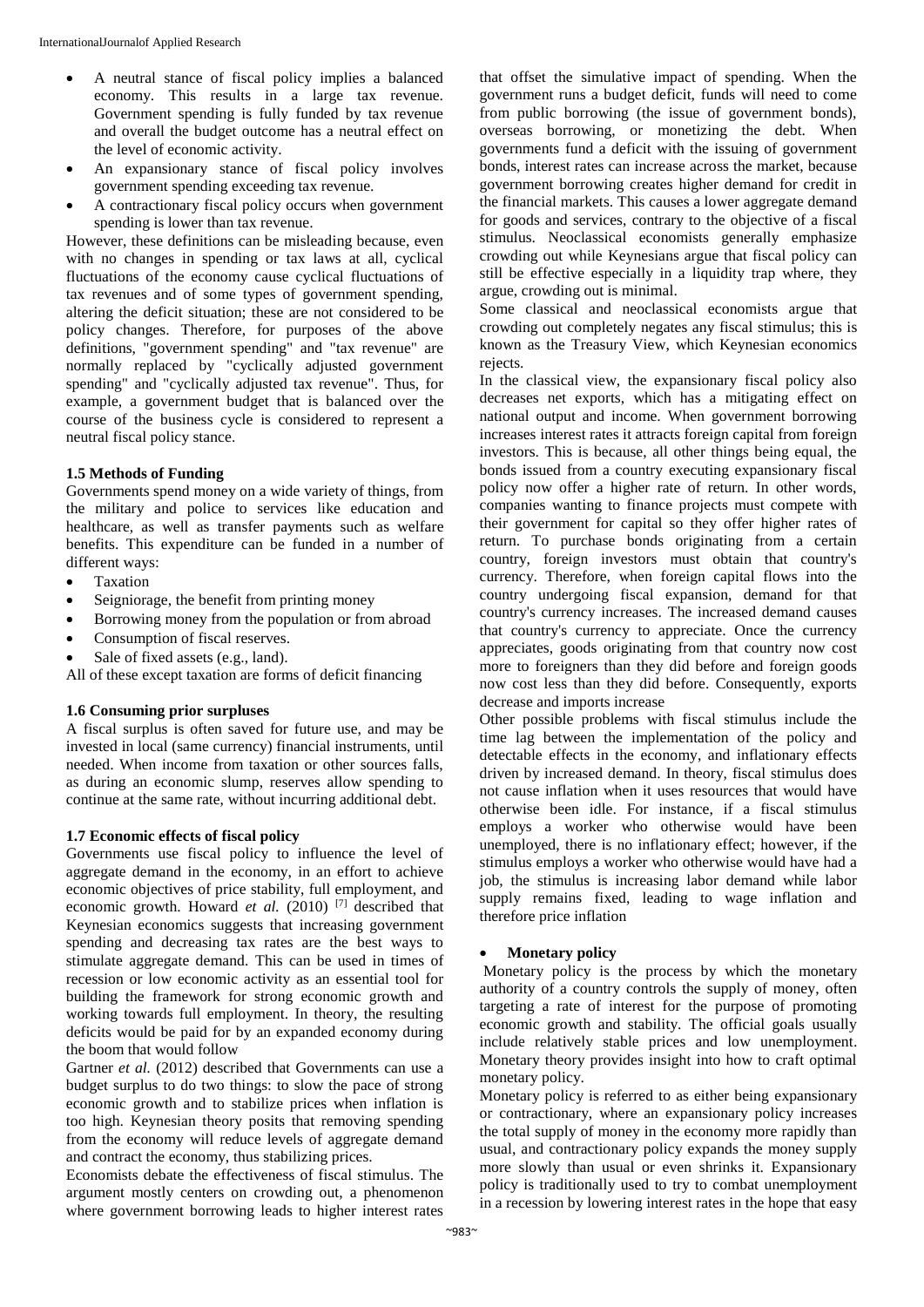credit will entice businesses into expanding. Contractionary policy is intended to slow inflation in hopes of avoiding the resulting distortions and deterioration of asset values.

Monetary policy is the process by which the government, central bank, or monetary authority of a country controls (i) the supply of money, (ii) availability of money, and (iii) cost of money or rate of interest to attain a set of objectives oriented towards the growth and stability of the economy. Monetary theory provides insight into how to craft optimal monetary policy.

Warsh *et al.* (2011) described that monetary policy rests on the relationship between the rates of interest in an economy, that is the price at which money can be borrowed, and the total supply of money. Monetary policy uses a variety of tools to control one or both of these, to influence outcomes like economic growth, inflation, exchange rates with other currencies and unemployment. Where currency is under a monopoly of issuance, or where there is a regulated system of issuing currency through banks which are tied to a central bank, the monetary authority has the ability to alter the money supply and thus influence the interest rate (to achieve policy goals).

It is important for policymakers to make credible announcements. If private agents (consumers and firms) believe that policymakers are committed to lowering inflation, they will anticipate future prices to be lower than otherwise (how those expectations are formed is an entirely different matter; compare for instance rational expectations with adaptive expectations). If an employee expects prices to be high in the future, he or she will draw up a wage contract with a high wage to match these prices. Hence, the expectation of lower wages is reflected in wage-setting behavior between employees and employers (lower wages since prices are expected to be lower) and since wages are in fact lower there is no demand pull inflation because employees are receiving a smaller wage and there is no cost push inflation because employers are paying out less in wages.

To achieve this low level of inflation, policymakers must have *credible* announcements; that is, private agents must believe that these announcements will reflect actual future policy. If an announcement about low-level inflation targets is made but not believed by private agents, wage-setting will anticipate high-level inflation and so wages will be higher and inflation will rise. A high wage will increase a consumer's demand (demand pull inflation) and a firm's costs (cost push inflation), so inflation rises. Hence, if a policymaker's announcements regarding monetary policy are not credible, policy will not have the desired effect.

If policymakers believe that private agents anticipate low inflation, they have an incentive to adopt an expansionist monetary policy (where the marginal benefit of increasing economic output outweighs the marginal cost of inflation); however, assuming private agents have rational expectations, they know that policymakers have this incentive. Hence, private agents know that if they anticipate low inflation, an expansionist policy will be adopted that causes a rise in inflation. Consequently, (unless policymakers can make their announcement of low inflation credible), private agents expect high inflation. This anticipation is fulfilled through adaptive expectation (wagesetting behavior);so, there is higher inflation (without the benefit of increased output). Hence, unless credible

announcements can be made, expansionary monetary policy will fail.

Announcements can be made credible in various ways. One is to establish an independent central bank with low inflation targets (but no output targets). Hence, private agents know that inflation will be low because it is set by an independent body. Central banks can be given incentives to meet targets (for example, larger budgets, a wage bonus for the head of the bank) to increase their reputation and signal a strong commitment to a policy goal. Reputation is an important element in monetary policy implementation. Butthe idea of reputation should not be confused with commitment.

While a central bank might have a favorable reputation due to good performance in conducting monetary policy, the same central bank might not have chosen any particular form of commitment (such as targeting a certain range for inflation). Reputation plays a crucial role in determining how much markets would believe the announcement of a particular commitment to a policy goal but both concepts should not be assimilated. Also, note that under rational expectations, it is not necessary for the policymaker to have established its reputation through past policy actions; as an example, the reputation of the head of the central bank might be derived entirely from his or her ideology, professional background, public statements, etc.

In fact it has been argued that to prevent some pathology related to the time inconsistency of monetary policy implementation (in particular excessive inflation), the head of a central bank should have a larger distaste for inflation than the rest of the economy on average. Hence the reputation of a particular central bank is not necessary tied to past performance, but rather to particular institutional arrangements that the markets can use to form inflation expectations.

Despite the frequent discussion of credibility as it relates to monetary policy, the exact meaning of credibility is rarely defined. Such lack of clarity can serve to lead policy away from what is believed to be the most beneficial. For example, capability to serve the public interest is one definition of credibility often associated with central banks. The reliability with which a central bank keeps its promises is also a common definition. While everyone most likely agrees a central bank should not lie to the public, wide disagreement exists on how a central bank can best serve the public interest. Therefore, lack of definition can lead people to believe they are supporting one particular policy of credibility when they are really supporting another.

# **1.8 Inflation targeting**

Under this policy approach the target is to keep inflation, under a particular definition such as Consumer Price Index, within a desired range.

# **1.9 Price level targeting**

Price level targeting is similar to inflation targeting except that CPI growth in one year over or under the long term price level target is offset in subsequent years such that a targeted price-level is reached over time, e.g. five years, giving more certainty about future price increases to consumers. Under inflation targeting what happened in the immediate past years is not taken into account or adjusted for in the current and future year